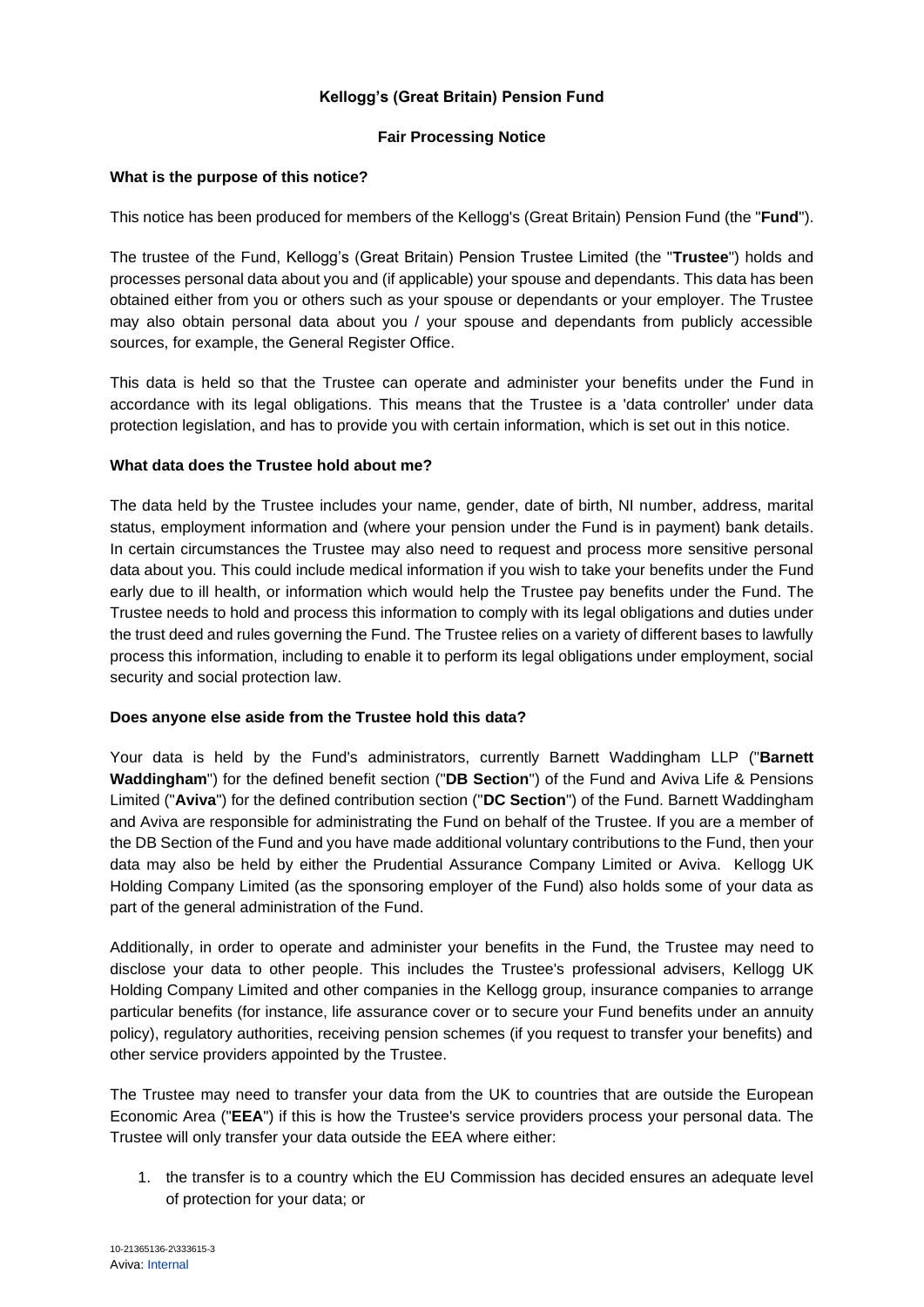2. the Trustee has put in place sufficient measures to ensure adequate security as required by data protection law. These measures include putting in place appropriate contractual protections consistent with data protection laws. You can find out more about these safeguards by visiting the Information Commissioner's Office ("**ICO**") website at [www.ico.org.uk](http://www.ico.org.uk/) and searching for 'International transfers'.

### **How long will this data be held for?**

Due to the long term nature of the Fund, the Trustee will continue to hold your data indefinitely. This ensures that the Trustee is able to answer queries about how your benefits were dealt with (which could be made many years after your benefits were paid in full). Any processing of your data once all your benefits have been paid in full (or secured with an insurer under an annuity policy, if earlier) will only take place where strictly necessary.

# **Who should I contact if I need to update my details?**

It is important to inform the Trustee of any changes in your personal details to ensure the information held is kept accurate and up to date.

If you are a member of the **DB Section** of the Fund and you wish to update any of your personal details, please contact **Barnett Waddingham** as follows:

Telephone: 0333 11 11 222

# Email: [Kelloggs.members@barnett-waddingham.co.uk](mailto:Kelloggs.members@barnett-waddingham.co.uk)

If you are a member of the **DC Section** of the Fund and you wish to update any of your personal details, please contact **Aviva** as follows:

Telephone: 0345 600 6303

Email: [mymoney.questions@aviva.com](mailto:mymoney.questions@aviva.com)

### **Who should I contact if I want to know more?**

If you want to know more about the information held in connection with your membership of the Fund, or the purposes for which it is held, please contact the Kellogg's Pensions Team using the below contact details:

Email: [european.pensions@kellogg.com](mailto:european.pensions@kellogg.com)

### **What control do I have over my data?**

You are entitled to request access to or rectification of any personal data being held by or on behalf of the Trustee.

The provision of your personal data is not a requirement of any contract or legislation, and you are not obliged to provide the Trustee with personal data. However, if you do not provide the Trustee with personal data, the Trustee would be unable to administer your benefits in the Fund.